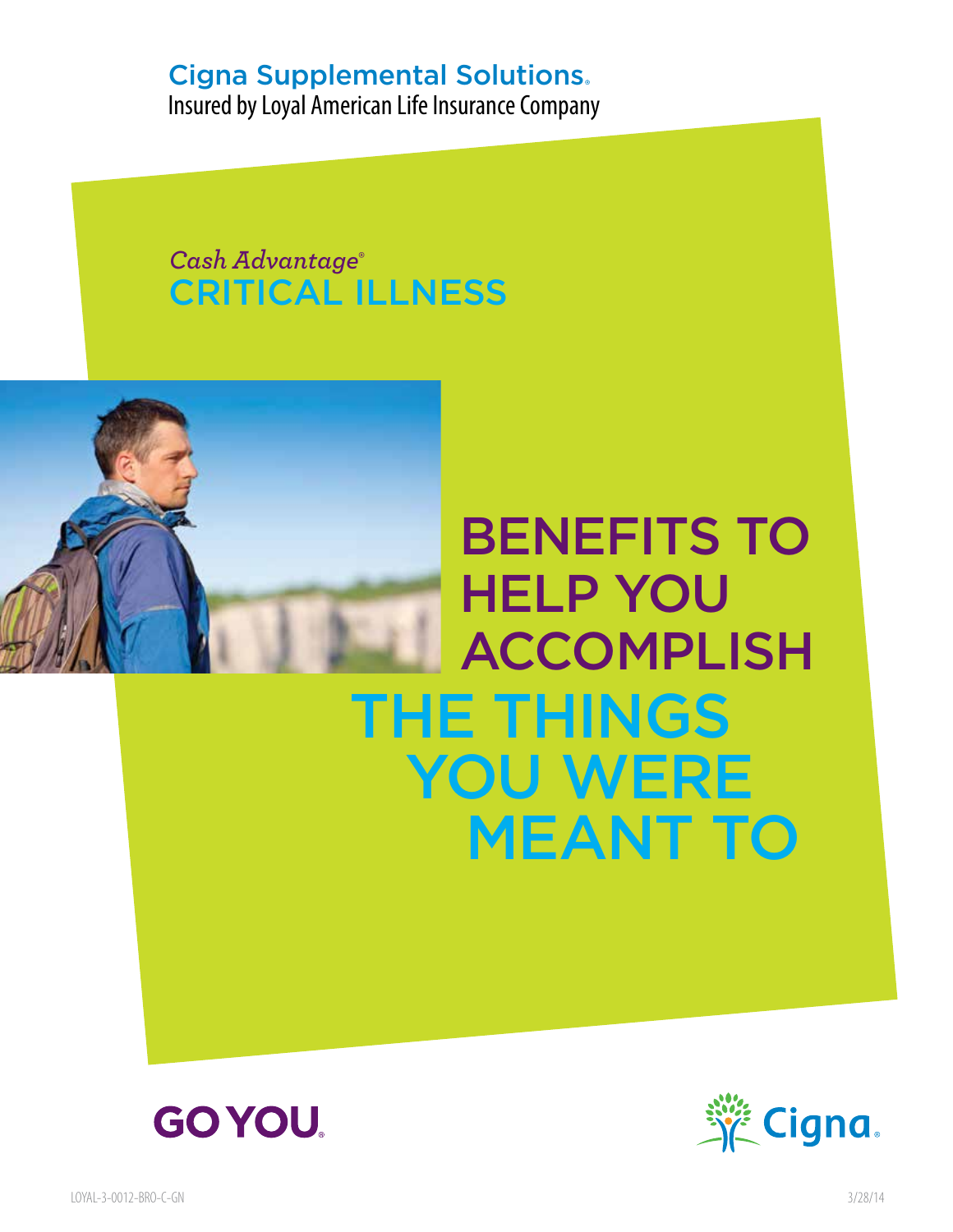Throughout America there is a growing concern over the additional costs associated with critical illnesses beyond those covered by health insurance, with survivors and their families being left to deal with the financial consequences.



With advances in treating critical illnesses such as cancer, heart attack, and strokes, life expectancy has dramatically increased. However, the excitement of survival is soon replaced by the financial and physical demands on the family associated with survival and recovery.

Dr. Marius Barnard, part of the surgical team that performed the first heart transplant, helped develop Critical Illness Insurance when he realized the financial strain on his patients during recovery was impacting their ability to recover. He realized that there were two sides, the medical side and the financial side. Not only did he see his patients' lifestyle impacted, but he also observed their ability to earn a living diminish.<sup>1</sup>

**1** "Heart to Heart". *CoverTen* (Incisive Financial Publishing): 11–12, 29, 10 October 2007.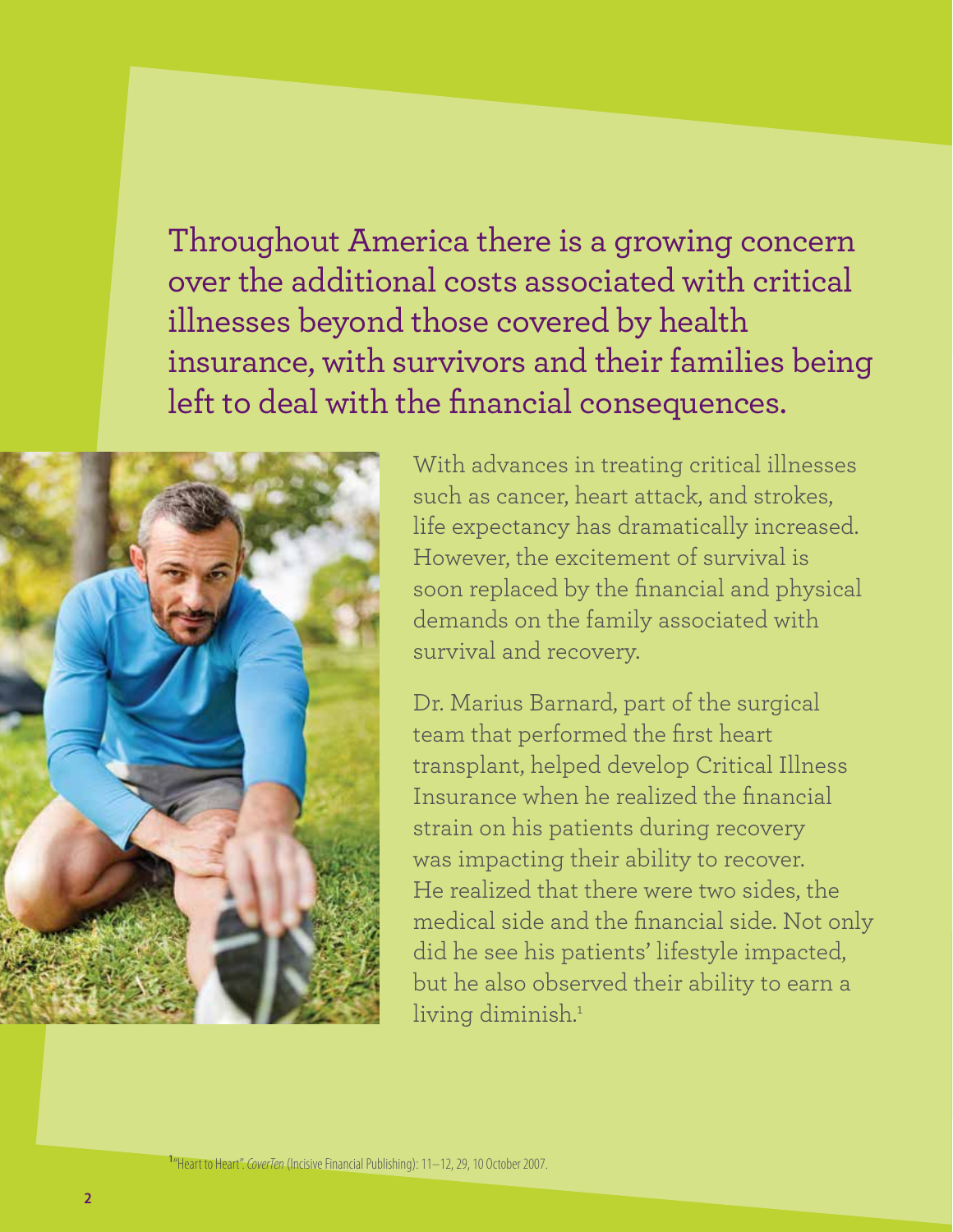#### **What is Critical Illness Insurance?**

Critical Illness insurance is a form of supplemental health insurance that provides lump sum cash benefits should you be diagnosed with a covered critical illness. Critical Illnesses are generally life threatening, but survival rates have been steadily increasing. However, some critical illnesses become chronic, persisting over a longer period of time.

#### **Why do I need Critical Illness Insurance?**

For a person who suffers a critical health event, medical insurance does not usually cover all of the out of pocket expenses or costs for their family members such as travel and lodging. Critical Illness Insurance also helps with deductibles, co-pays, drugs and home health care expenses.

A major consideration is the role that family members may be asked to assume in providing or overseeing care and the impact it may have on their health and income. Critical Illness insurance may be able to help you pay unexpected out of pocket costs or help to soften the impact of reduced income for a period of time.

#### **No Surprises**

With *Cash Advantage®*, we pay regardless of any other insurance you may have, and we pay direct to you or your designee. This should not affect how any other insurance carrier will pay you.

#### **How can I use the money?**

*Cash Advantage* Critical Illness insurance helps families with the cost of recovery when a critical health event occurs to a covered family member, but how you use the cash benefit is up to you.

The following are examples of the possible uses for lump sum funds:

- • Pay Off Medical Debt
- • Home Health Care
- Experimental Medical Treatments
- Drug Costs
- Extra Recovery Time
- Unexpected Expenses

*Cash Advantage* **pays a lump sum cash benefit if you are diagnosed with any of 15 different critical illnesses listed in the policy.** 

Heart Transplants are now the third most common organ transplant operation in the U.S.2

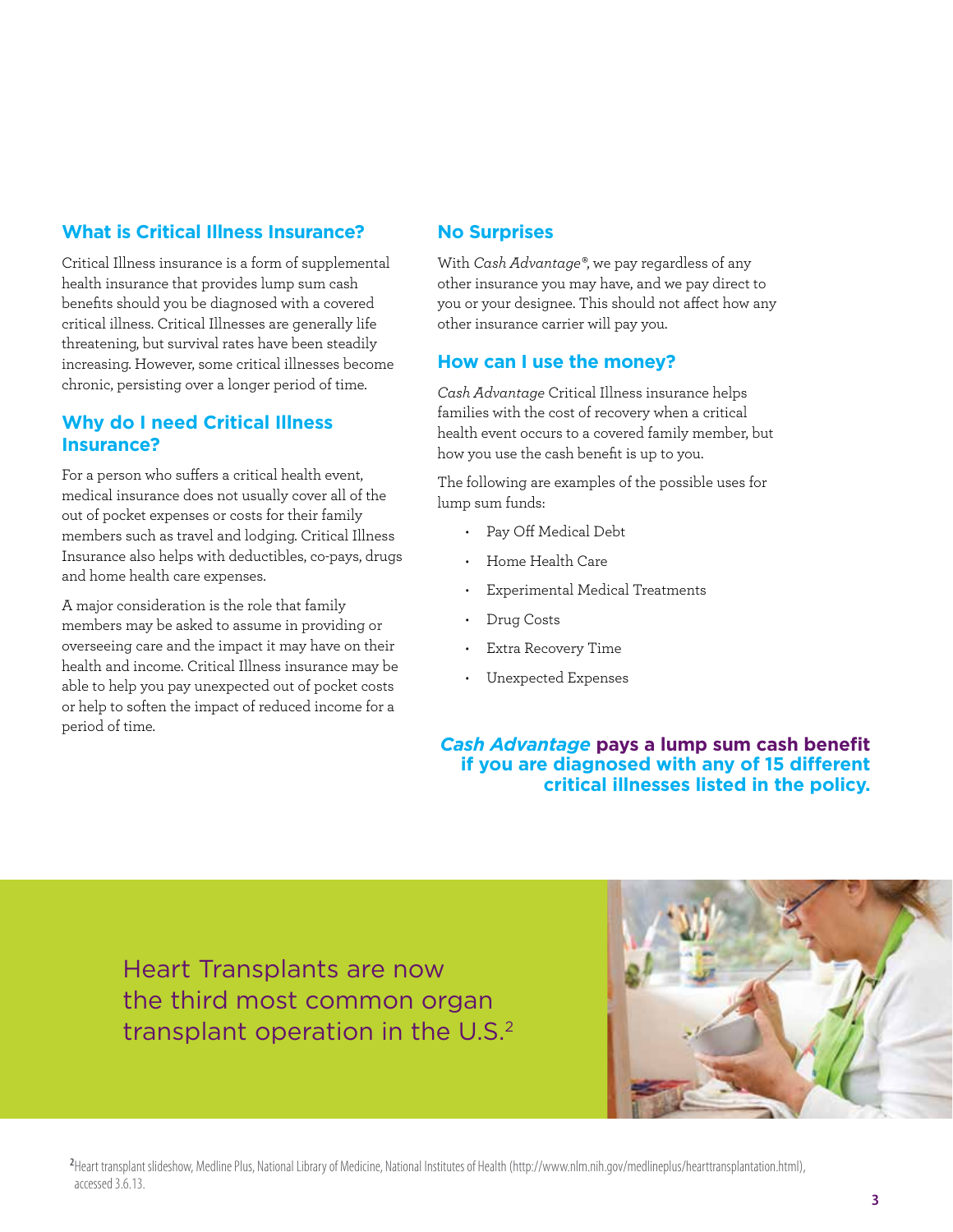## **SPECIFIED** CRITICAL Illness BENEFIT

*Cash Advantage®* is available for Individual, One Parent\* or Family Coverage\* and provides three separate benefit categories consisting of:

- **1. Cancer,**
- **2. Heart/Stroke Conditions, and**
- **3. Other Critical Illness conditions as defined in the policy.**

Each of the three categories has a separate maximum benefit *(selected at time of application)* and each covered critical illness, within each category is covered for a percentage of the maximum benefit. Multiple critical illnesses may be paid within a category as long as the maximum benefit for that category is not exceeded.

You are eligible for benefits from another category if the date of diagnosis is 180 days from the previous date of diagnosis for a covered Critical Illness. If you should have two or more Critical Illnesses diagnosed on the same day, *Cash Advantage* will pay the larger of the Critical Illness benefits for the conditions diagnosed. Insured Children will have a Maximum Critical Illness Benefit of \$10,000.

#### **Category One: Cancer**

#### **Cancer**

If you are diagnosed with a malignant neoplasm, which is characterized by the uncontrolled growth and spread of malignant cells and the invasion of tissue *(Blood cancers such as Leukemia, myelodysplastic Syndrome (MDS) and Lymphoma are included)*, we will pay cash benefits equal to 100% of the maximum Critical Illness benefit amount selected.\*\*

#### **Carcinoma in Situ**

If you are diagnosed with cancer wherein the tumor cells still lie within the tissue of origin without having invaded neighboring tissue, we will pay cash benefits equal to 25% of the maximum Critical Illness benefit amount selected. Benefits are payable once in an Insured Person's lifetime<sup>\*\*</sup>

The National Cancer Institute estimates that nearly 13.7 million Americans with a history of cancer were alive in January 2012.<sup>1</sup>

#### **1** American Cancer Society, Cancer Facts & Figures 2013, Page 1.

\*Each insured on the policy has their own maximum Critical Illness benefit amount for each category.

\*\*If Cancer or Carcinoma in Situ are initially diagnosed within the first thirty (30) days immediately following the Effective Date of coverage, payable benefits will be reduced. The reduced benefit amount for Cancer will be 10% of the Maximum Critical Illness Benefit selected. The reduced benefit amount for Carcinoma in Situ will be 2.5% of the Maximum Critical Illness Benefit amount selected. After either of these reduced benefit amounts have been paid, the Insured's coverage under Category 1 will end.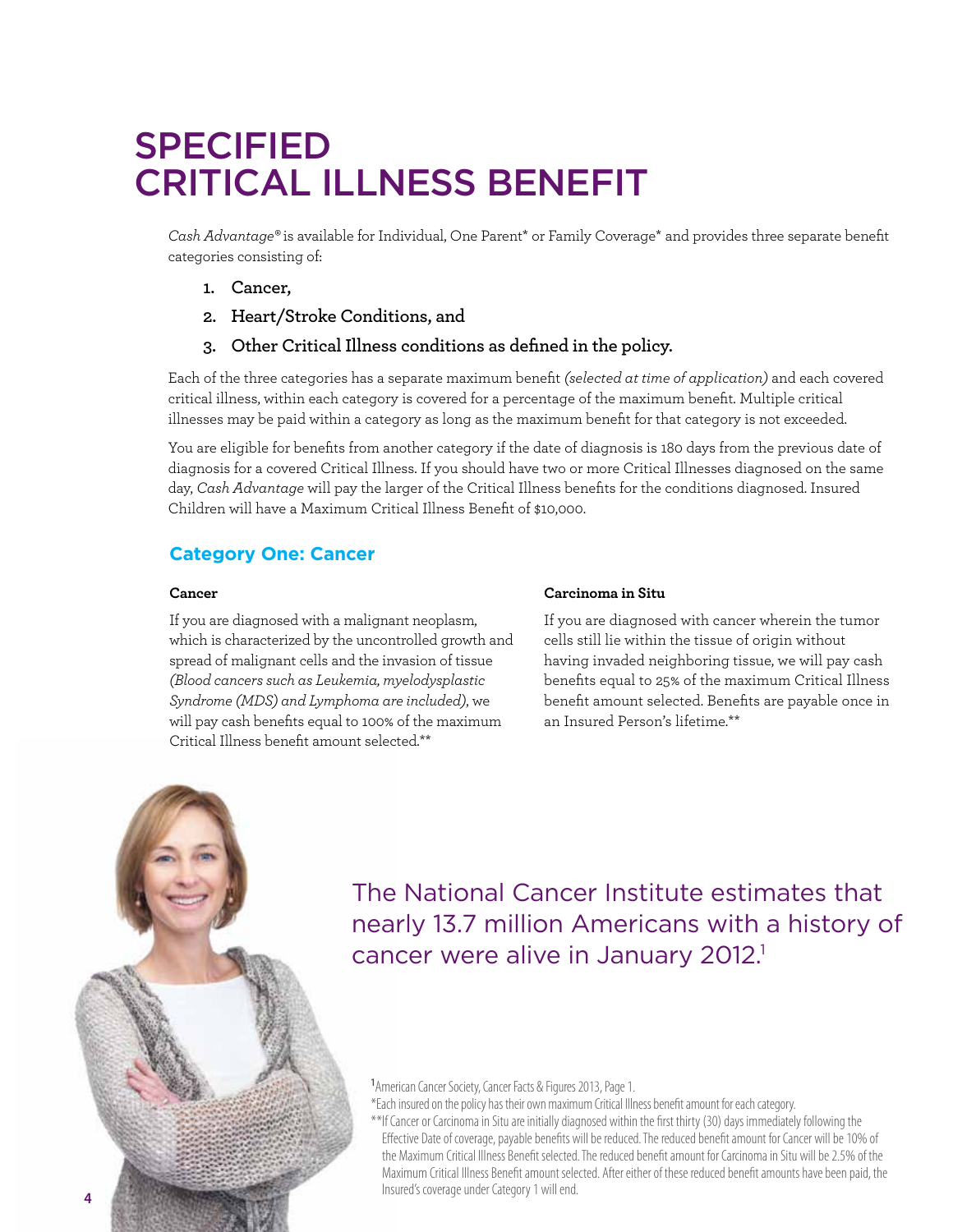#### **Category Two: Heart/Stroke Conditions**

#### **Heart Attack**

If you are diagnosed with myocardial infarction, coronary thrombosis or coronary occlusion, we will pay cash benefits *equal to 100% of the maximum Critical Illness benefit amount selected.*

#### **Major Organ Transplant**

If you undergo a surgical transplant of a human heart, we will pay cash benefits *equal to 100% of the maximum Critical Illness benefit amount selected.*

#### **Stroke**

If you are diagnosed as having suffered an acute cerebral vascular accident due to rupture or acute occlusion of a cerebral artery producing neurological impairment and resulting in paralysis or other measurable objective neurological deficit persisting for a least 30 days, we will pay cash benefits *equal to 100% of maximum Critical Illness benefit amount selected.*

#### **Coronary Artery Bypass Surgery**

If you undergo your first open heart surgery to correct narrowing or blockage of one or more coronary arteries with bypass grafts, we will pay cash benefits *equal to 25% of the maximum Critical Illness benefit amount selected.\*\**

#### **Aortic Surgery**

If you undergo surgery for disease of the aorta needing excision and surgical replacement of a portion of the diseased aorta with a graft, we will pay cash benefits *equal to 25% of the maximum Critical Illness benefit amount selected.*\*\*

#### **Heart Valve Replacement/Repair Surgery**

If you undergo open heart surgery to replace or repair one or more valves, we will pay cash benefits *equal to 25% of the maximum Critical Illness benefit amount selected.\*\**

#### **Angioplasty**

If you undergo the reconstitution or re-canalization of a blood vessel, we will pay cash benefits *equal to 10% of the maximum Critical Illness benefit amount selected.\*\**

In 2010 in the United States, 219,000 patients underwent a total of 397,000 coronary artery bypass procedures.2

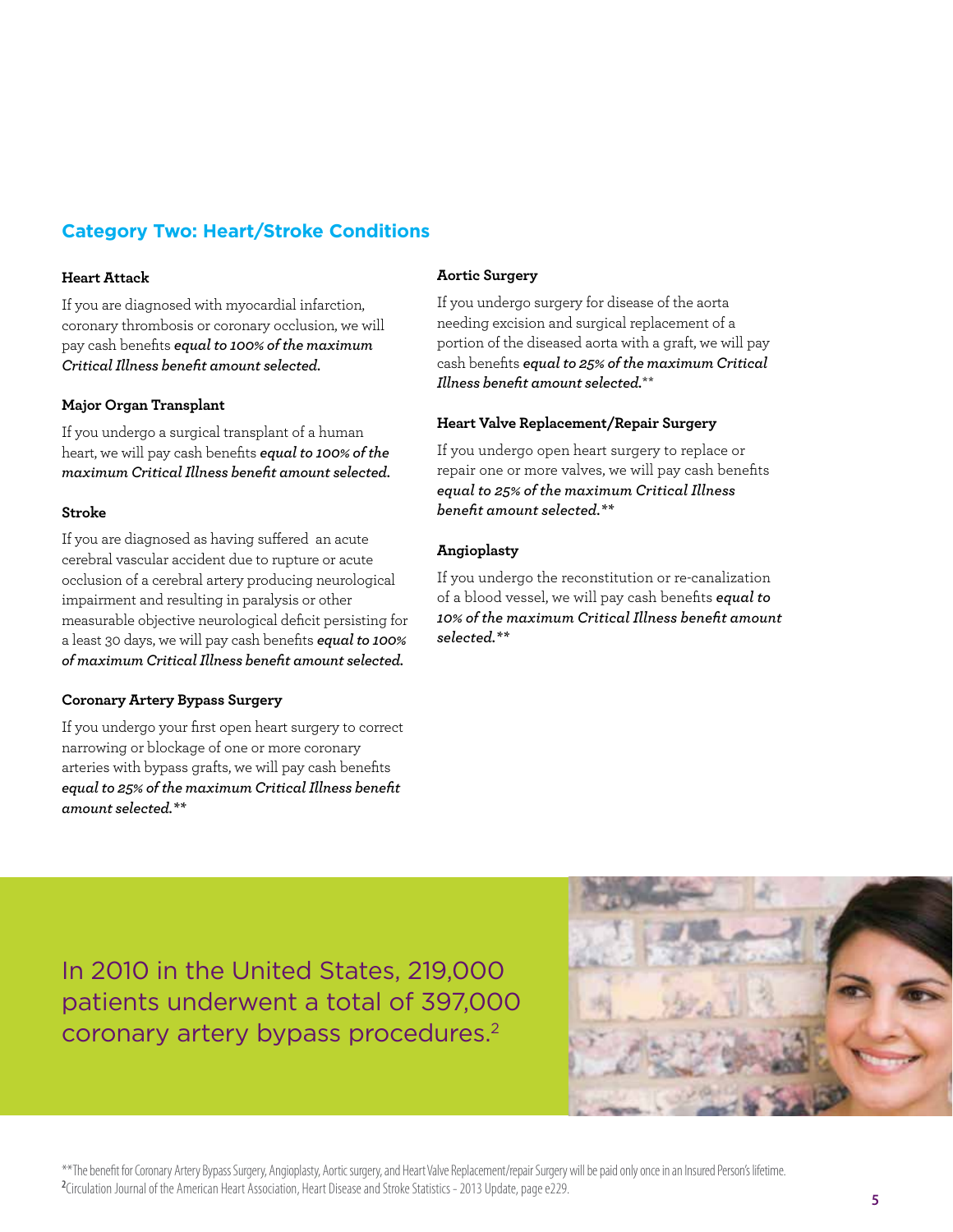#### **Category Three: Other Critical Illness Conditions**

#### **Coma** *(not a result of a stroke)*

If you are diagnosed as being in a state of unconsciousness from which you cannot be aroused, in which external stimulation will produce no more than primitive avoidance reflexes, and this state has persisted continuously for at least 96 hours, we will pay cash benefits *equal to 100% of the maximum Critical Illness benefit amount selected.*

#### **End Stage Renal Failure**

If you are diagnosed with chronic irreversible failure of both kidneys to function requiring regular hemodialysis or peritoneal dialysis at least weekly, we will pay cash benefits *equal to 100% of the maximum Critical Illness benefit amount selected.*

#### **Major Organ Transplant** *(other than heart)*

If you undergo a surgical transplant of one or more of the following human organs: liver, kidney, or pancreas, we will pay cash benefits *equal to 100% of the maximum Critical Illness benefit amount selected.*

#### **Paralysis** *(not a result of a stroke)*

Upon diagnosis of spinal cord injuries resulting in permanent, complete, total and irreversible loss of use of two or more limbs for a continuous period of at least thirty days, we will pay cash benefits *equal to 100% of the maximum Critical Illness benefit amount selected.*

#### **Blindness**

Upon diagnosis of permanent and uncorrectable loss of sight in both eyes, we will pay cash benefits *equal to 100% of the maximum Critical Illness benefit amount selected.*

#### **Severe Burns**

Upon diagnosis of third degree burns covering at least 20% of the surface area of the body, we will pay cash benefits *equal to 100% of the maximum Critical Illness benefit amount selected.*

# Additional Coverage

#### **Riders for added Flexibility**

*(available for an additional premium)* 

#### **Hospital Indemnity Benefit Rider**

This rider provides a daily cash benefit for hospital confinement as an inpatient due to a covered accident or sickness. We will pay the scheduled Hospital Indemnity Benefit for a maximum of 30 days for any one period of confinement. We will pay **two times** the Hospital Indemnity Benefit amount for each day you are confined to the Intensive Care Unit as an Inpatient. You may select a Daily Benefit amount between \$100 to \$1,000 *(available in \$100 increments)*.

#### **Accidental Death & Dismemberment Benefit Rider\***

We will pay a cash benefit if you suffer Accidental Death or Dismemberment due to injuries received in a covered accident, within 90 days after the date of the covered accident.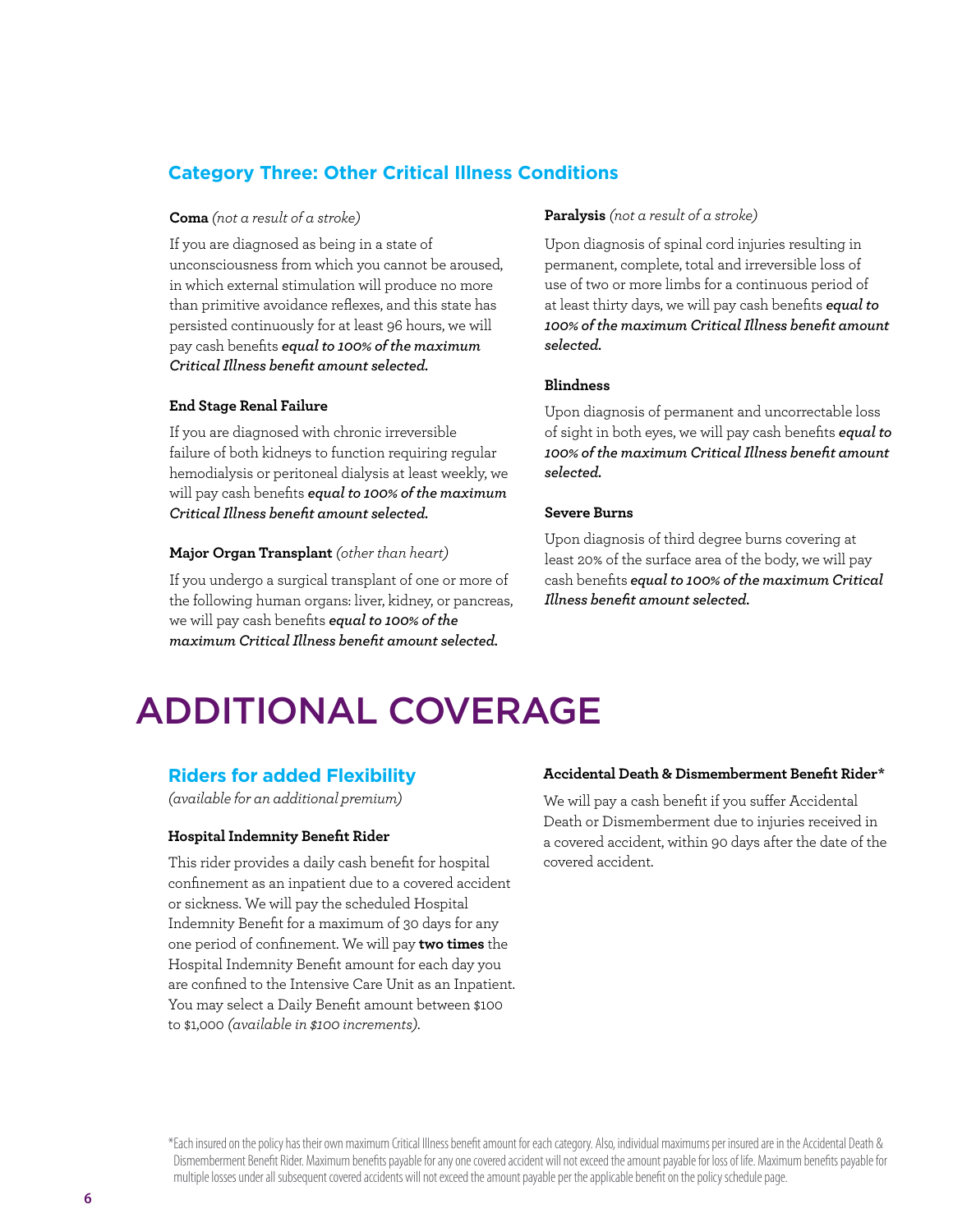**PRE-EXISTING CONDITION(S):** The benefits of this policy will not be payable during the first twelve (12) months that coverage is in force for a loss caused by a Pre-existing condition(s). A Pre-existing Condition means a condition diagnosed or for which medical advice or treatment was recommended by or received from a physician within the twelve (12) months prior to the effective date of coverage.

#### **Exclusions and Limitations**

#### **This policy only pays for loss resulting from covered conditions, policy does not cover:**

- 1. intentionally self-inflicted injury or sickness;
- 2. suicide or attempted suicide, while sane or insane;
- 3. treatment of mental or nervous disorders without demonstrable organic disease, alcoholism or chemical dependency;
- 4. loss that begins prior to the effective date of coverage;
- 5. care and treatment received outside the United States or its territories;
- 6. injuries or sickness due to an act of declared or undeclared war;
- 7. any injury or sickness sustained or contracted due to an insured person's being intoxicated, as determined and defined by the laws and jurisdiction of the geographical area in which the injury or sickness or cause of injury or sickness was incurred, or under the influence of any narcotic unless administered under the advice of a physician. The insured person's alcohol or narcotic impairment must be the cause or contributing cause of his or her injury or sickness, irrespective of whether the injury or sickness occurred while the insured person was driving a motor vehicle or engaged in any other activity;
- 8. any injury or sickness incurred while committing or attempting to commit a felony or engaging in an illegal occupation or activity;
- 9. injuries or sickness due to participation in any sport or sporting activity for wage, compensation or profit;
- 10. injuries or sickness due to operating, learning to operate, serving as a crew member of or jumping or falling from any aircraft. Aircraft includes those which are not motor-driven;
- 11. injury or sickness as a result of engaging in hang gliding, bungee jumping, parachuting, sailgliding, parakiting, or hot air ballooning;
- 12. injuries or sickness due to riding in or driving any motor-driven vehicle in a race, stunt show or speed test; or
- 13. any illness specifically excluded from the definition of any specified critical illness, or as specifically described in any exclusionary endorsement issued with the policy.

## WHAT ISN'T COVERED

#### **Guaranteed Renewable to Age 75**

The policyowner has the right to continue this policy to age 75 as long as the premiums are paid on time. After the policy has been in force for twelve months, premium rates may be changed on a premium class basis.

#### **Hospital Indemnity Benefit Rider**

In addition to the Limitations and Exclusions described above, if selected, the Hospital Indemnity Benefit Rider is subject to the following: **PRE-EXISTING CONDITION(S):** Benefits will not be payable during the first twelve (12) months that coverage is in force for a loss caused by Pre-Existing Condition(s). A Pre-Existing Condition means an injury or sickness that was diagnosed, or for which diagnosis, medical advice or treatment was recommended by or received from a physician, or for which signs or symptoms existed which would have caused an ordinarily prudent person to have sought diagnosis, advice or treatment within the twelve

(12) months prior to the effective date of this rider.

#### **No benefits are payable for:**

- 1. The following conditions if they are diagnosed within six months after the effective date unless confinement is on an emergency basis; a hernia, adenoids, tonsils, varicose veins, hemorrhoids, disorder of the reproductive organs, or elective sterilization;
- 2. routine pregnancy; however, complications of pregnancy will be considered the same as any other sickness;
- 3. an elective abortion;
- 4. dental treatment unless due to injury;
- 5. treatment for which no charges are made by the provider of same;
- 6. cosmetic care, except when the hospital confinement is due to medically necessary reconstructive plastic surgery. Medically necessary reconstructive surgery is defined as: a) surgery as the result of an injury; or
	- b) surgery to restore a normal bodily function; or
	- c) surgery to improve functional impairment by anatomic alteration made necessary as a result of a congenital birth defect; or
	- d) breast reconstruction following mastectomy;
- 7. services which are primarily for rest care, convalescent care or for rehabilitation;
- 8. treatment in a hospital outside the United States or its possessions, except for emergency care for acute onset of sickness or accidental Injury sustained while traveling for business or pleasure; or
- 9. any injury or sickness paid for under any state or federal Worker's Compensation, Employer's Liability Law or similar law.